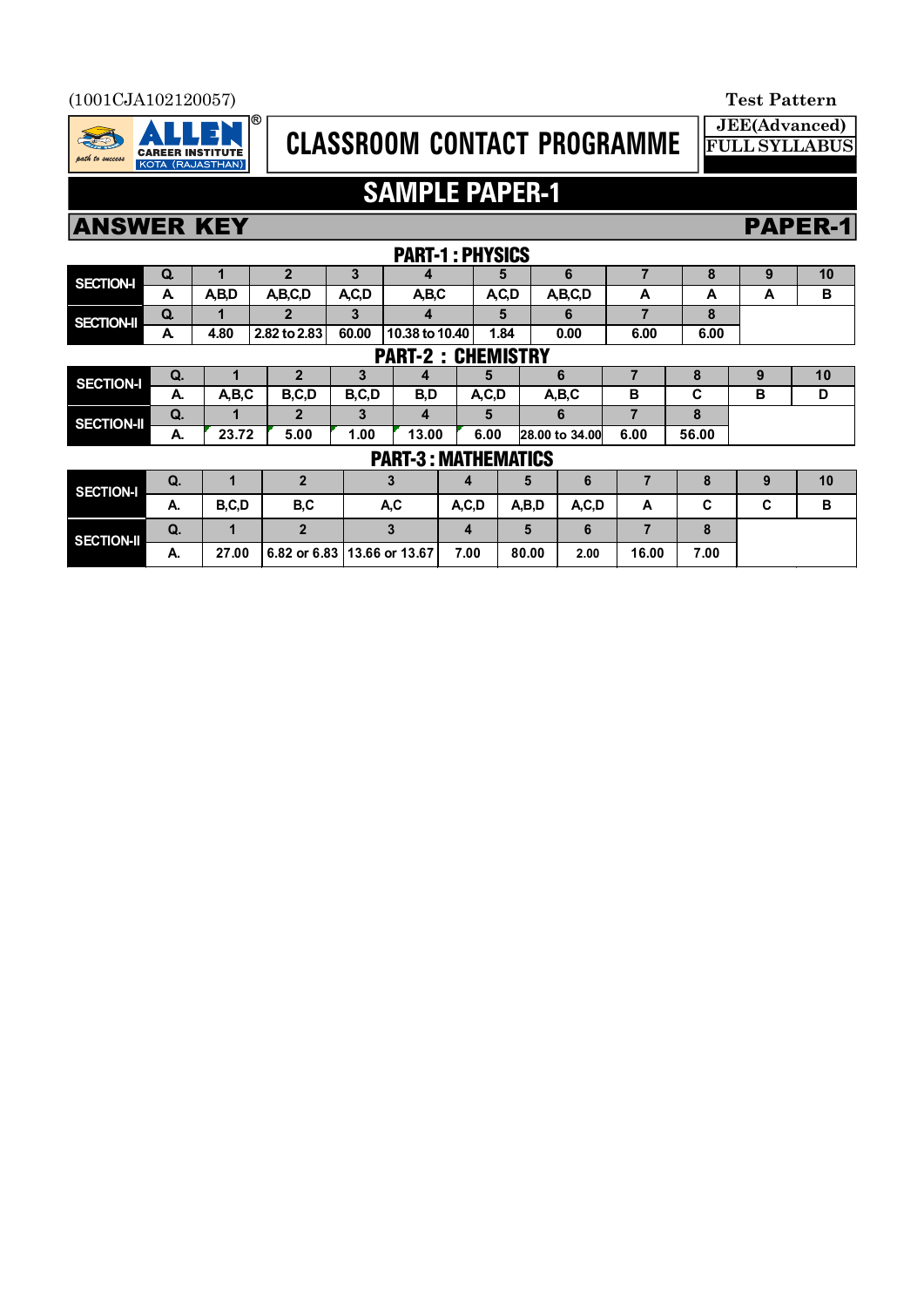(1001CJA102120057) **Test Pattern**

ath to success

**CAREER INSTITUTE** 



**JEE(Advanced) FULL SYLLABUS**

# **SAMPLE PAPER-1 PAPER-1**

**CLASSROOM CONTACT PROGRAMME**

## PART-1 : PHYSICS SOLUTION

**SECTION-I 1. Ans. (A,B,D) Sol.** Activity of  $A = \lambda N_A$ Activity of  $B = 2\lambda N_B$  $\lambda$ N<sub>A</sub> = 2 $\lambda$ N<sub>B</sub>  $N_A = 2N_B$ **2. Ans. (A,B,C,D) Sol.**  $w = \frac{\lambda D}{\lambda}$ d  $=\frac{\lambda}{\lambda}$  $n = \frac{xd}{n}$ D  $=\left(\frac{xd}{\lambda D}\right)^{n}$ dn xv dt \λD  $=\left(\frac{\text{xy}}{\lambda \text{D}}\right)$ **3. Ans. (A,C,D) Sol.** net force on magnet is zero in uniform magnetic field. **4. Ans. (A,B,C) Sol.**  $a = -bx = -w^2x$   $w = \sqrt{b}$  $V_{\text{max}} = aw$  $A = \frac{u}{\epsilon}$ b  $=$ **5. Ans. (A,C,D) Sol.**  $H_{\text{max}} = \frac{2T \cos \theta}{R} = 1 \text{cm}$ rpg  $=\frac{2T\cos\theta}{2}$  $\rho$  $H \propto \cos \theta_C$ **6. Ans. (A,B,C,D)** Sol.  $\mathfrak{X} \sim \sim$  $\lambda_{_1}$  $V_0$   $\bigcap$   $f_1$  $\lambda_{_2}$  $v_1 = (v - v_c)T = \frac{v - v_c}{f}$ f  $\lambda_1 = (v - v_c) T = \left(\frac{v - v_c}{f}\right)^2$  $v_2 = (v + v_c)T = \frac{v + v_c}{c}$ f  $\lambda_2 = (v + v_c) T = \left(\frac{v + v_c}{f}\right)^2$ 1  $_1$  ( $\mathbf{v}$  +  $\mathbf{v}_c$  $f_1 = \frac{v}{v} = \left(\frac{v}{v}\right)$  $x_1 \quad \bigvee v + v$  $(y)$  $=\frac{v}{x_1}=\left(\frac{v}{v+v_c}\right)$  f  $\Delta f_1 = f_{\text{echo}} - f_{\text{street}}$  $1 \mid f|^{V \top V}$  $_{c}$  ( $\vee$   $\vee$   $\vee$   $\vee$   $\vee$   $\vee$   $_{c}$  $\left[\frac{v}{f}\right]$  f.  $\left(\frac{v + v_1}{f}\right) - f\left(\frac{v + v_2}{f}\right)$  $v-v_c$ <sup>v</sup> v  $(v+v_c)$  $\begin{pmatrix} v \\ v \end{pmatrix}$   $\begin{pmatrix} v+v_1 \\ v \end{pmatrix}$   $\begin{pmatrix} v+v_0 \\ v \end{pmatrix}$  $=\left(\frac{v}{v-v_c}\right) f\left(\frac{v+v_1}{v}\right) - f\left(\frac{v+v_0}{v+v_c}\right)$  $(v + v_0)$  $\left(\mathrm{v}^2-\mathrm{v}_{\mathrm{c}}^2\right)$  $_{c}$  (  $\mathsf{v}$   $\mathsf{\tau}$   $\mathsf{v}_{0}$  $^{2} - v_c^{2}$  $2v_c (v + v_0) f$  $v^2 - v$  $\overline{+}$  $=$  $\overline{a}$ **7. Ans. (A) Sol.**  $\Omega$ x L  $120 - x$ screen  $m_1 : m_2 = 1 : 9$  $m_1 \cdot m_2 = 1$  $\therefore$  m<sub>1</sub>  $m_1 = \frac{1}{2}$  $=\frac{1}{3}$  m<sub>2</sub>  $m_{\circ} = 3$  $m = \frac{v}{v}$ u  $=$ 1 1 1  $120 - x$ 3 x  $=\frac{120-}{ }$  $4x_1 = 360$  $x_1 = 90$  $x_2 = 120 - 90 = 30$  $\vec{D} = 120$  $d = x_1 - x_2 = 60$  $f = \frac{D^2 - d^2}{D} = 22.5$  cm 4D  $=\frac{D^2-}{\sqrt{2}}$ **8. Ans. (A) 9. Ans. (A) Sol.**  $\rightarrow \bullet \leftarrow$ <br>COM  $x = \frac{M.L.}{2M.H.} = \frac{L}{L}$  $3M + M$  4  $=$  $\overline{+}$ from conservation of angular momentum about COM

| Corporate Office:ALLEN CAREER INSTITUTE, "SANKALP", CP-6, Indra Vihar, Kota (Rajasthan) INDIA 324005      | $HS-1/21$ |
|-----------------------------------------------------------------------------------------------------------|-----------|
| $\mathbf{\hat{B}}$ +91-744-2757575 $\mathbf{\hat{a}}$ info@allen.ac.in $\mathbf{\hat{a}}$ www.allen.ac.in |           |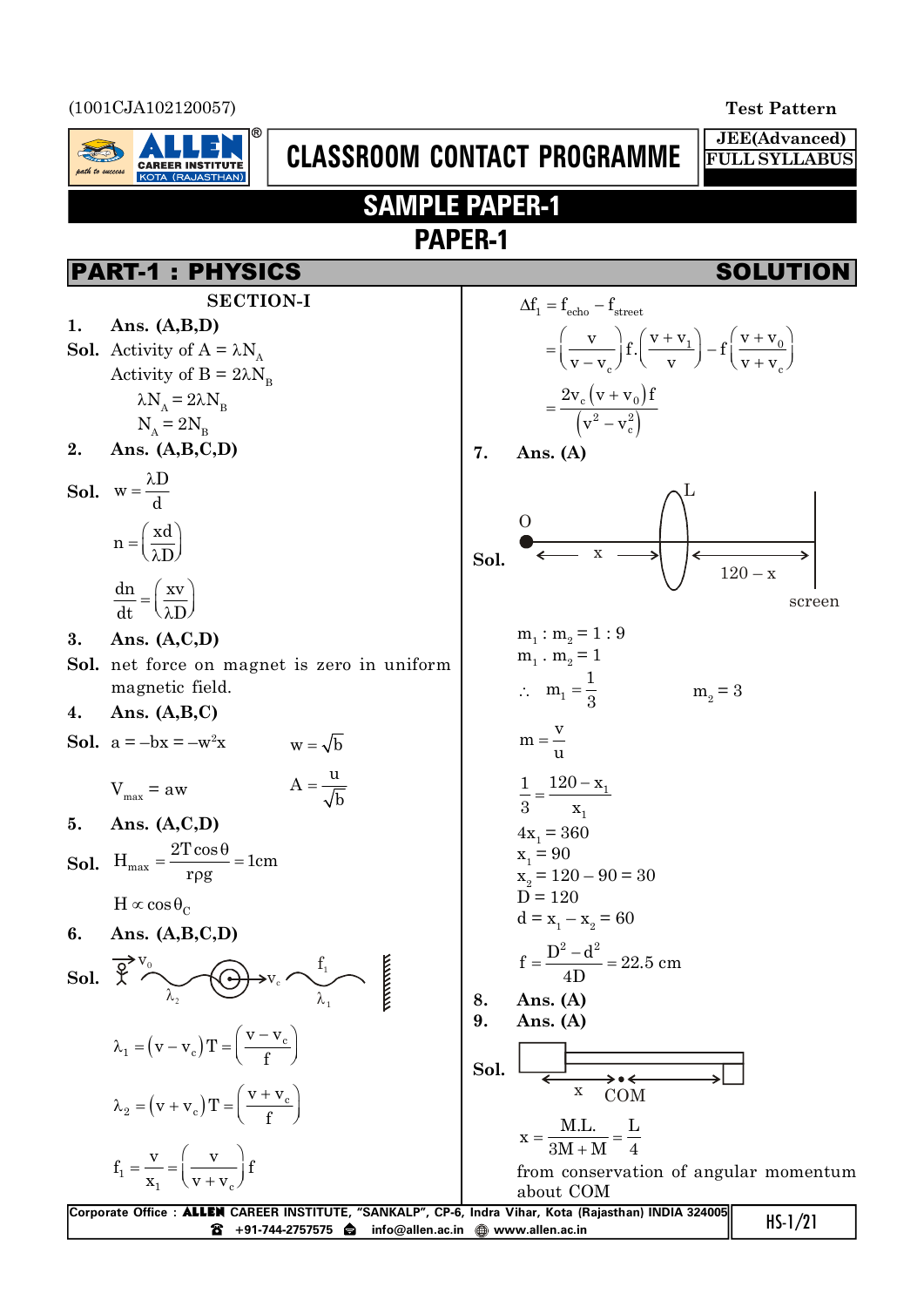$dt^2$  dt

$$
Mv_0\left(\frac{3L}{4}\right) = Iw
$$
  
\n
$$
I = 3M\left(\frac{L}{4}\right)^2 + M\left(\frac{3L}{4}\right)^2 = \frac{3ML^2}{16} + \frac{9ML^2}{16}
$$
  
\n
$$
= \frac{3}{4}ML^2
$$
  
\n
$$
\frac{3Mv_0L}{4} = \frac{3}{4}ML^2.w
$$
  
\n
$$
w = \frac{v_0}{L}
$$

**10. Ans. (B)**

**Sol.** From cons of linear momentum  $Mv_0 = 4M.v_c$ 

$$
v_c = \frac{v_0}{4}
$$

Velocity of  $3M = v_c$  $3M = v_c - \frac{L}{M}$ 4  $=$   $V_c$   $-$ 

$$
=\frac{v_0}{4} - \frac{L}{4} \times \frac{v_0}{L} = 0
$$

**SECTION-II**

- **1. Ans. 4.80**
- **Sol.**  $\frac{1}{t} = \frac{1}{t_1} + \frac{1}{t_2}$  $1 \quad 1 \quad 1$ t  $t_1$  t

$$
t = \frac{t_1 t_2}{t_1 + t_2} = \frac{24 \times 6}{24 + 6} = 4.80
$$
 Hr.

**2. Ans. 2.82 to 2.83 Sol.** Let  $q = charge on B$  at time 't'



[Spheres are at large distance. Hence charge on one does not affect the potential of other]

$$
\Rightarrow \frac{d^2q}{dt^2} = -\frac{2K}{LR} \left[ q - \frac{Q}{2} \right] \quad \dots (i)
$$
  
Let  $q - \frac{Q}{2} = x$  which means  $\frac{d^2q}{dt^2} = \frac{d^2x}{dt^2}$ 

In terms of x, the differential equation (i) becomes

$$
\frac{d^2x}{dt^2} = \frac{2K}{LR}x
$$

Solution to this equation is

$$
x = x_0 \sin(\omega t + \delta) \quad \left[\omega = \sqrt{\frac{2K}{LR}}\right]
$$
  
\n
$$
\Rightarrow q - \frac{Q}{2} = x_0 \sin(\omega t + \delta)
$$
  
\n
$$
\Rightarrow q = \frac{Q}{2} + x_0 \sin(\omega t + \delta)
$$
  
\nCurrent

$$
i = \frac{dq}{dt} = x_0 \omega \cos(\omega t + \delta)
$$

Just after closing the switch (at  $t = 0^+$ ) the current is zero

$$
\therefore \quad \delta = \frac{\pi}{2}
$$
\n
$$
\therefore \quad q = \frac{Q}{2} + x_0 \cos \omega t
$$
\nAlso, at  $t = 0$ ,  $q = 0$ \n
$$
\therefore \quad x_0 = -Q/2
$$
\n
$$
\therefore \quad q = \frac{Q}{2} [1 - \cos \omega t]
$$
\n
$$
q = \frac{Q}{2} \text{ means } \cos \omega t = 0
$$
\n
$$
\Rightarrow \omega t = \frac{\pi}{2}
$$
\n
$$
\Rightarrow \sqrt{\frac{2K}{LR}} t = \frac{\pi}{2}
$$
\n
$$
\Rightarrow t = \frac{\pi}{2} \sqrt{\frac{LR}{2K}} = \frac{\pi}{2\sqrt{2}} = \sqrt{\frac{LR}{K}}
$$
\n
$$
\therefore \quad a = 2\sqrt{2}
$$
\n
$$
= 2 \times 1.414
$$
\n
$$
= 2.828
$$
\n
$$
\approx 2.83
$$

HS-2/21 1001CJA102120057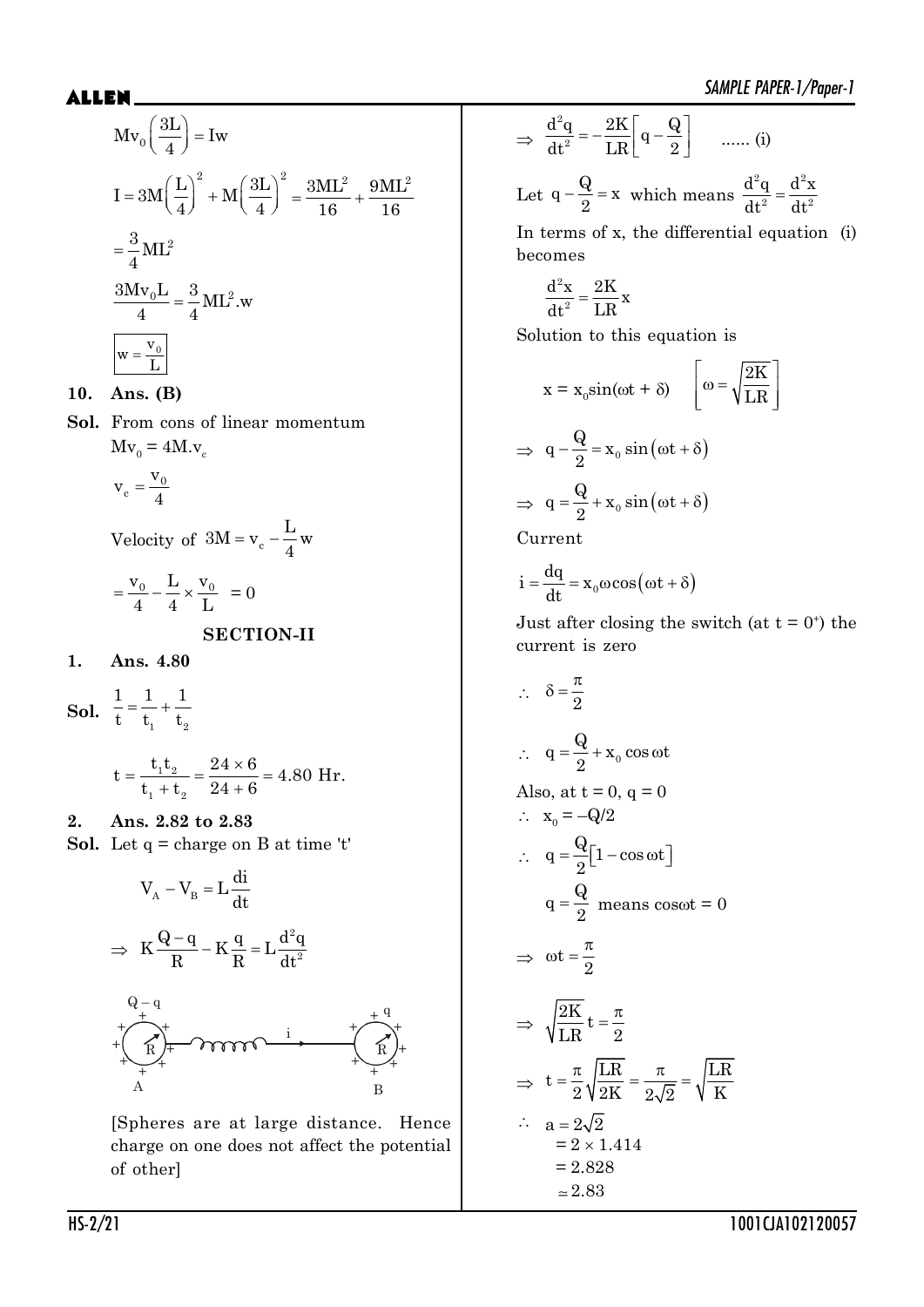SAMPLE PAPER-1/Paper-1 \$//(1 **3. Ans. 60.00 Sol.** Initially  $V_R = V_{C_1} = 2.5 \times 4 = 10V$  $Q_1 = CV = 3 \times 10 = 30 \mu C$ 2 1  $U_1 = \frac{1}{2} \times 3 \times 10^2 = 150 \mu J$ 2  $=\frac{1}{2} \times 3 \times 10^2 = 150 \mu$ Finally  $V_{C_1} = V_{C_2}$  $C_1 = V_{C_2} = \frac{Q_1}{C_1}$  $v_1$   $\sim$   $v_2$  $V_{C_1} = V_{C_2} = \frac{Q_1}{Q_2} = \frac{30}{5} = 6$  V  $C_1 + C_2 = 5$  $=$  $^{+}$  $(C_1 + C_2) \times V^2$  $2 - 2 \cdot (1 - 1)$  $U_2 = \frac{1}{2} \times (C_1 + C_2) \times V$ 2  $=\frac{1}{2}\times (C_1+C_2)\times$  $\frac{1}{2} \times 5 \times 36 = 90 \text{ \mu J}$ 2  $=\frac{1}{2} \times 5 \times 36 = 90 \mu$  $\therefore$  Heat liberated = 150 – 90 = 60 µJ





From superposition

$$
E = \left(\frac{2KP}{r^3}\right) \text{ opposite to } 2\overrightarrow{P}
$$
  
=  $\frac{2KP}{\left(\frac{L}{\sqrt{3}}\right)^3}$   $r = \frac{2}{3} \times \frac{\sqrt{3}L}{2} = \frac{L}{\sqrt{3}}$   
=  $6\sqrt{3} \left(\frac{KP}{L^3}\right)$   
 $\therefore a = 6 \times 1.732 = 10.392$ 

- **5. Ans. 1.84**
- **Sol.** Length of 1 main scale division  $= 1/10 = 0.1$  cm

No. of vernier scale divisions = 10 Main scale reading  $= 1.8$  cm Coinciding vernier scale division = 4th Least Count

= Length of smallest main scale division/ No. of vernier scale divisions

$$
= 0.1 / 10
$$

 $= 0.01$  cm

1001CJA102120057 HS-3/21

(vernier calliper has a least count 0.01 cm. So, measurement is accurate only upto three significant figures.)  $length = Main scale reading + coinciding$ vernier scale division  $\times$  LC  $= 1.8 + 4 \times 0.01$  $= 1.8 + 0.04$  $= 1.84$  cm **6. Ans. 0.00 Sol.** Heat lost by water = Heat given by ice  $(3 + 1) \times 1 \times (20 - \theta)$  $= 1 \times 0.5 \times 40 + 1 \times 80 + 1 \times 1 \times 0$  $80 - 40 = 20 + 80 + \theta$  $5\theta = 20$ Not possible  $\Rightarrow \theta = 0^{\circ}$ **7. Ans. 6.00 Sol.** After every collision velocity becomes

$$
\frac{1}{\sqrt{2}} \text{ times.}
$$

$$
\frac{1}{8} = \left(\frac{1}{\sqrt{2}}\right)^n \Rightarrow n = 6
$$

**8. Ans. 6.00**

**Sol.** Magnitude of viscous force,  $F = \eta A = \frac{dv}{dt}$ dr  $\Rightarrow$  viscous force per unit area  $\sigma = \frac{F}{A} = \eta \frac{dv}{dt}$ A dr  $= v_0 \left( 1 - \frac{r^2}{R^2} \right)$ 2  $0 + D^2$  $v = v_0 \left(1 - \frac{r}{r}\right)$ R  $\Rightarrow \frac{dv}{dx} = -\frac{2v_0}{R^2}$  $dv = 2V_0r$ dr R  $\Rightarrow$   $\sigma$  =  $\eta \frac{2V_0}{R^2}$  $2v_0r$ R ....... (i)

Volume rate of flow, Q

consider an annular element at r from axis, width dr.

$$
dA = 2\pi r dr; \ dQ = v.dA = v_0 \left(1 - \frac{r^2}{R^2}\right) 2\pi r dr
$$
  

$$
Q = \int dQ = 2\pi v_0 \left[\frac{r^2}{2} - \frac{r^4}{4R^2}\right]_0^R = \frac{\pi}{2} R^2 v_0
$$
  

$$
\Rightarrow v_0 = \frac{2Q}{\pi R^2}
$$
  

$$
\therefore \ (i) \Rightarrow \sigma = \eta \frac{4Q}{\pi R^4} r, \ R = 0.1 \ m
$$
  
At  $r = 0.04 \ m$ ,  

$$
\sigma = (0.75) 4 \times \frac{\pi}{2} \times 10^{-2} \times \frac{0.04}{\pi \times 10^{-4}}
$$
  

$$
= 6 \ N m^{-2}
$$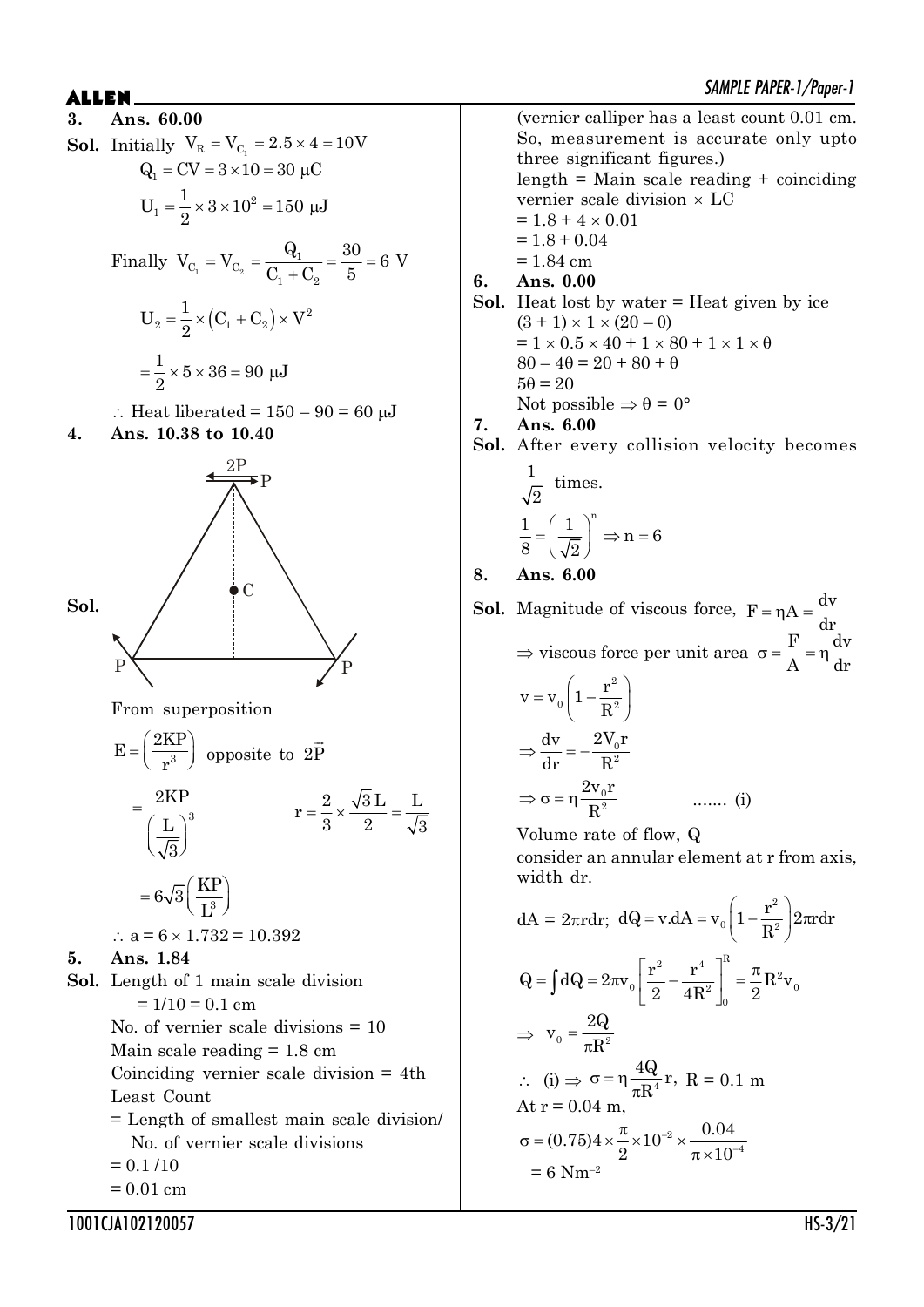## PART–2 : CHEMISTRY SOLUTION

**EXECUTE:**  
\n**SETION-I**  
\n1. Ans. (A,B,C)  
\n**Sol.** (A) Only first four spectral lines belonging to Balmer series in hydrogen spectrum lie in visible region.  
\n(B) If a light of frequency v falls on a metal surface having work function 
$$
h v_0
$$
,  
\n photoelectric effect will take place only if  $v \ge v_0$  since  $v_0$  is the minimum frequency required for photoelectric effect.  
\n(C) The number of photoelectrons ejected from a metal surface in photoelectric effect depends upon the intensity of incident radiations.  
\n2. Ans. (B,C,D)  
\nB: Magnesite is ore of Mg  
\nC: Anode mud will have Au only D : Self reduction occurs during roasting.  
\n3. Ans. (B,C,D)  
\n5. Ans. (A,C,D)  
\n5. Ans. (A,C,D)  
\n5. Ans. (A,C,D)  
\n5. Ans. (A,C,D)  
\n5. Ans. (A,C,D)  
\n5. Ans. (A,C,D)  
\n5. Ans. (A,C,D)  
\n5. Ans. (A,C,D)  
\n6. (Na.  $\frac{B}{2}Q_7 \cdot 10H_2O + aq \rightleftharpoons 4H_2BO_3 + 2NaOH; H_2BO_3 + OH - H_2OOH$ )  
\n6. (200H  
\n $+$  HOOC  
\n $+$  HOOC  
\n $+$  HOOC  
\n $+$  HOOC  
\n $+$  HOOC  
\n $+$  HOOC  
\n $+$  HOOC  
\n $+$  HOOC  
\n $+$  HOOC  
\n $+$  HOOC  
\n $+$  HOOC  
\n $+$  HOOC  
\n $+$  HOOC  
\n $+$  HOOC  
\n $+$  HOOC  
\n $+$  HOOC  
\n $+$  HOOC  
\n $+$  HOOC  
\n $+$  HOOC  
\n $+$  HOOC  
\n $+$  HOOC  
\n $+$  HOOC  
\n $+$  HOOC  
\n $+$  HOOC  
\n $+$  HOOC  
\n $+$  HOOC  
\n $+$  HOOC  
\n $+$  HOOC  
\n $+$  HAOA in the  $+$  HAOA in the  $+$  HAOA in

$$
\therefore \qquad t = \frac{1}{k} \ln \frac{a}{a - x}
$$

We'll treat it as first order, single reactant.

$$
\therefore \qquad t = 2 \times t_{1/2} = 2 \times 0.693 / 2.31 \times 10^{-3} = 600 \text{ s}.
$$

$$
8. \quad \text{Ans. (C)}
$$

**Sol.** 
$$
\frac{d}{dT} (\ln k) = \frac{E_a}{RT^2}
$$
  
 $0 + \frac{2500}{T^2} + \frac{3}{T} = \frac{E_a}{RT^2}$ 

$$
\therefore \quad E_{\rm a} = (2500 + 3 \text{T}) \text{R}
$$

**9. Ans. (B)**

**Sol.** 
$$
CuSO_4 + KI \rightarrow Cu_2I_2 + I_2
$$

white

$$
I_2 + Na_2S_2O_3 \rightarrow Na_2S_4O_6 + NaI
$$

$$
reduced\quad oxidised
$$

### **10. Ans. (D)**

**Sol.** Bottles 1, 2, 3, 4 have  $Pb(NO<sub>3</sub>)<sub>2</sub>$ , HCl,  ${\rm Na_{_3}CO_{_3}}$  and  ${\rm CuSO_{_4}.}$ 

When mixing :

- Bottle 1 + Bottle 2  $\rightarrow$  PbCl<sub>2</sub>
- Bottle 1 + Bottle 3  $\rightarrow$  PbCO<sub>2</sub>

Bottle 1 + Bottle 4  $\rightarrow$  PbSO<sub>4</sub>

Bottle 2 + Bottle 3  $\rightarrow$  CO<sub>2</sub>

Bottle 2 + Bottle 4  $\rightarrow$  No visible reaction

Bottle 3 + Bottle 4  $\rightarrow$  CuCO<sub>3</sub>

## **SECTION-II**

Ans.  $(23.72)$ 

**Sol.**: X is 
$$
\bigwedge^{NH_2}
$$

% Nitrogen = 
$$
\frac{14}{59} \times 100 = 23.72\%
$$

**2. Ans. (5.00)**

- **Sol.:** 1, 4, 5, 6, 8 can be oxidised.
- **3. Ans. (1.00)**

 $\left($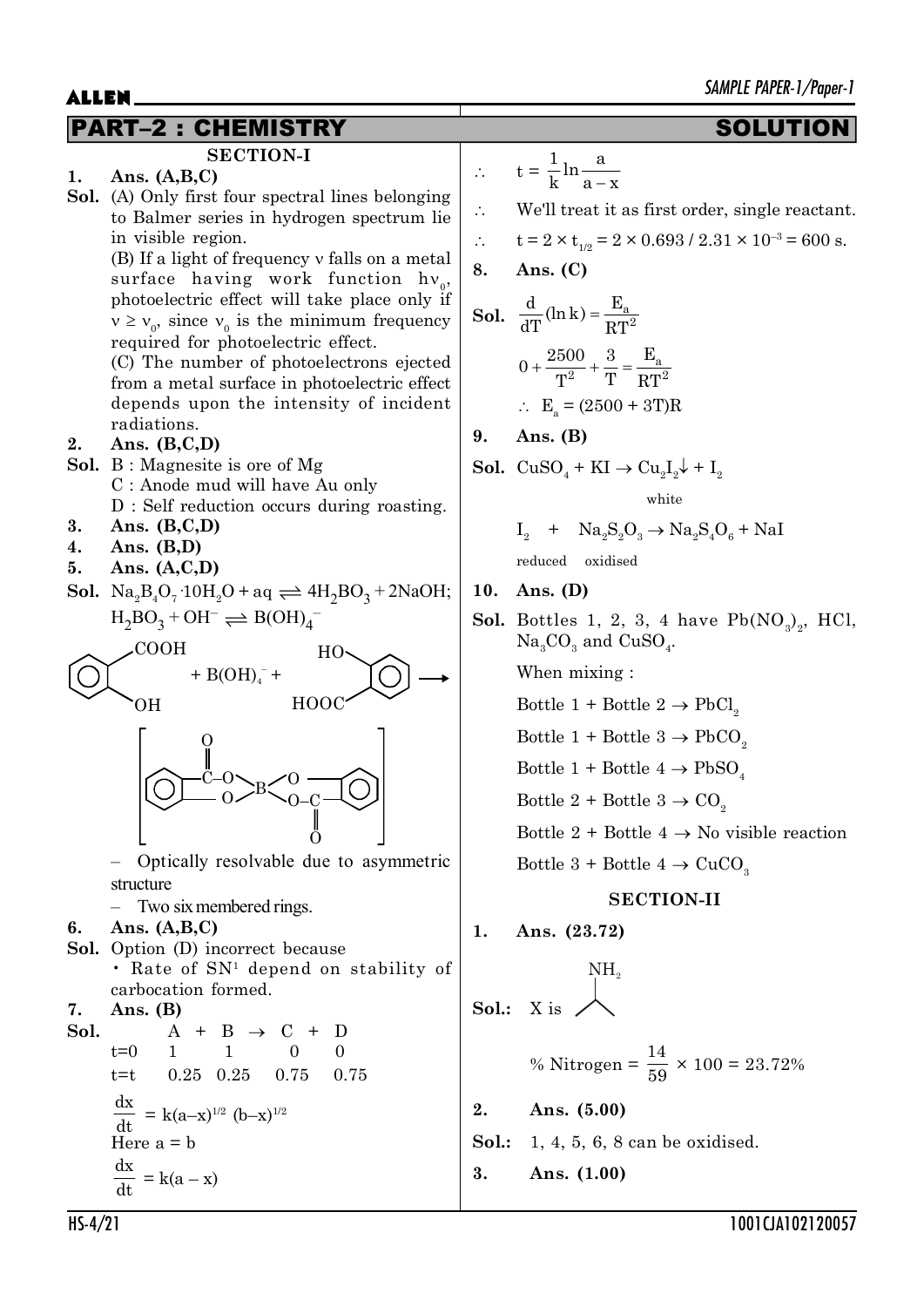

**4. Ans. (13.00) Sol.:**  $3 + 4 + 2 + 4 = 13$ 





**5. Ans. (6.00)**

**Sol.:** (a) Cis-isomer is op. active



| AL E                    | Answer factor (7/npqF)                          |   |   |
|-------------------------|-------------------------------------------------|---|---|
| Sol. 3 + 4 + 2 + 4 = 13 | pH = pka <sub>2</sub> + log $\frac{(C_0)^2}{3}$ |   |   |
| Col: 3 + 4 + 2 + 4 = 13 | pH = pka <sub>2</sub> + log $\frac{(C_0)^2}{3}$ |   |   |
| Col: 3 + 4 + 2 + 4 = 13 | pH = pka <sub>2</sub> + log $\frac{(C_0)^2}{x}$ |   |   |
| Col: 3 + 4 + 2 + 4 = 13 | pH = pka <sub>2</sub> + log $\frac{(C_0)^2}{x}$ |   |   |
| Col: 3                  | Mod                                             | 2 | 2 |
| Col: 3                  | 1.88 = log $\frac{x}{1-x}$                      |   |   |
| Col: 3                  | 1.88 = log $\frac{x}{1-x}$                      |   |   |
| Col: 3                  | 1.88 = 10g $\frac{x}{1-x}$                      |   |   |
| Col: 3                  | 1.88 = 10g $\frac{x}{1-x}$                      |   |   |
| Col: 3                  | 1.88 = 10g $\frac{x}{1-x}$                      |   |   |
| Col: 3                  | 1.88 = 10g $\frac{x}{1-x}$                      |   |   |
| Col: 3                  | 1.88 = 10g $\frac{x}{1-x}$                      |   |   |
| Col: 3                  | 1.88 = 10g $\frac{x}{1-x}$                      |   |   |
| Col: 3                  | 1.88 = 10g $\frac{x}{1-x}$                      |   |   |
| Col: 3                  | 1.88 = 10g $\frac{x}{1-x}$                      |   |   |
| Col: 3                  | 1.88 = 10g <math< td=""></math<>                |   |   |

**7. Ans. (6.00)**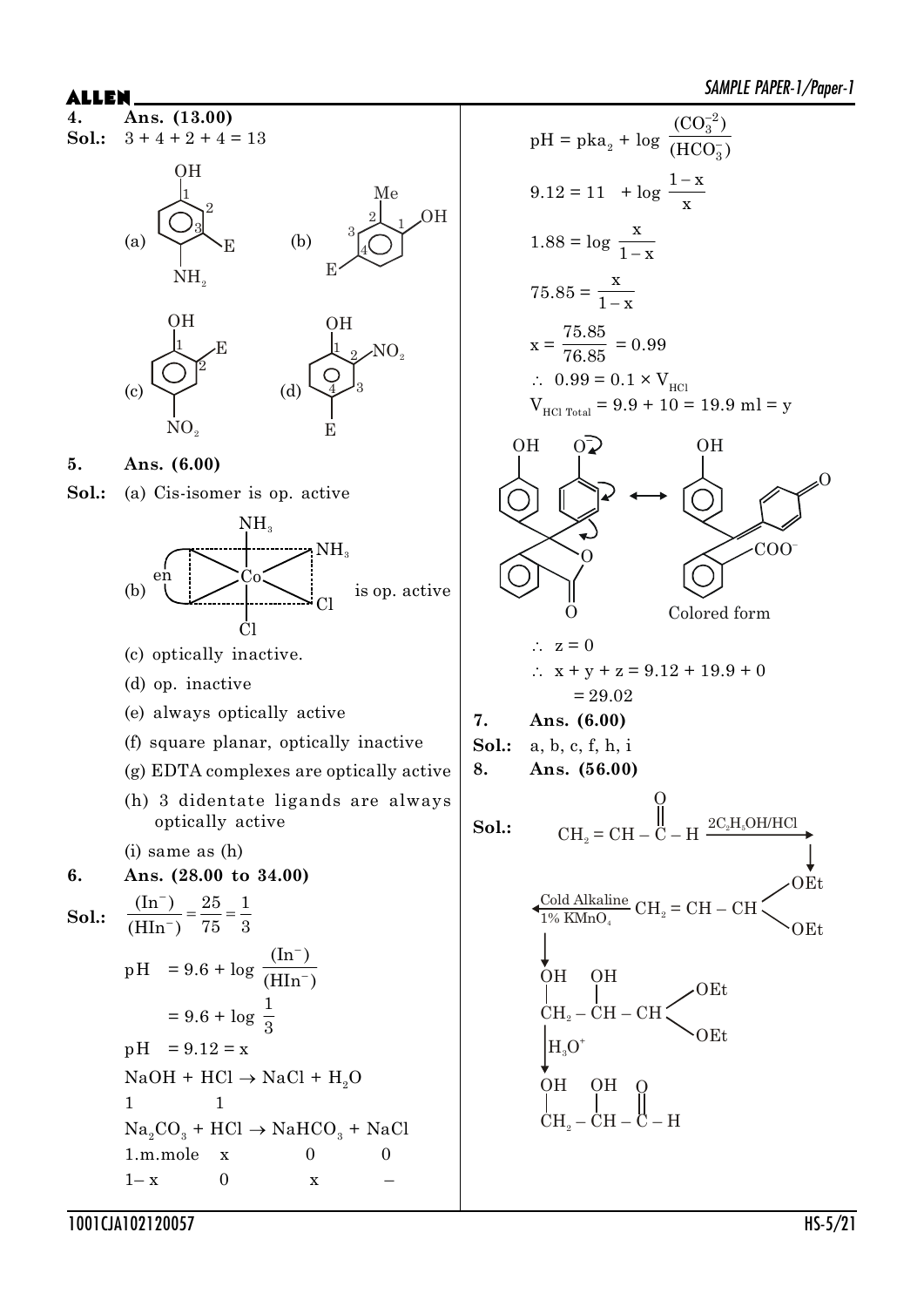## PART-3 : MATHEMATICS SOLUTION

**SECTION-I**

- **1. Ans. (B,C,D) Sol.** p q r q r  $p = 0$ rpq  $\Delta = |q \ r \ p| = 0$  (for Non trivial solution)  $-(p + q + r)(p^2 + q^2 + r^2 - pq - qr - rp) = 0$  $p + q + r = 0$ Represents line  $x = y = z$  $p^2 + q^2 + r^2 - pq - qr - rp = 0$ 1  $\frac{1}{2}(p-q)^2 + (q-r)^2 + (r-p)^2 = 0$ p, q, r must be equal  $p = q = r$ 
	- $\Rightarrow$  identical planes  $x + y + z = 0$
- **2. Ans. (B,C)**

**Sol.** 2 1 3  $2 < \log_{1} \left( \frac{|z|^2 - |z| + 1}{2} \right) < 2$  $2+|z|$  $(|z|^2 - |z| + 1)$  $-2 < \log_{10} \left( \frac{12}{2 + |z|} \right) < 2$ 1  $\Big|^2$   $|z|^2 - |z| + 1$  (1)<sup>-2</sup>  $\sqrt{3}$  2+|z|  $\sqrt{3}$  $\left(\frac{1}{\sqrt{3}}\right)^{\!2} < \frac{|z|^2 - |z| + 1}{2 + |z|} < \left(\frac{1}{\sqrt{3}}\right)^{\!-1}$  $\frac{1}{2} < \frac{|z|^2 - |z| + 1}{2} < 3$  $3 \t2+|z|$  $\Rightarrow \frac{1}{2} < \frac{|z|^2 - |z| + 1}{2} <$  $^{+}$ Let  $|z| = t \ge 0$ 1  $t^2 - t + 1$  $3$   $2+t$  $\frac{t^2-t+1}{2}$  $^{+}$  $2 + t < 3t^2 - 3t + 3$  $\Rightarrow$  3t<sup>2</sup> - 4t + 1 > 0  $\Rightarrow$  (t – 1)  $(3t - 1) > 0$  $t<$ 1  $\frac{1}{3}$  or t > 1 …(i)  $\frac{t^2-t+1}{2}$  < 3  $2 + t$  $\frac{-t+1}{-t}$  $^{+}$  $\Rightarrow$  $2-4t-5\leq 0$  $\Rightarrow$  (t + 1) (t – 5) < 0  $\Rightarrow$   $-1 < t < 5$  …(ii) From (i) and (ii)  $\epsilon \left[0, \frac{1}{3}\right] \cup (1, 5) \Rightarrow 0 \le |z| < \frac{1}{3} \text{ or } 1 < |z| < \epsilon$  $t \in \left[0, \frac{1}{2}\right] \cup (1, 5) \Rightarrow 0 \leq |z| < \frac{1}{2}$  or  $1 < |z| < 5$  $3^{3}$ 

## **3. Ans. (A,C) Sol.**  $f: \mathbb{R} \to \mathbb{R} f(\mathbf{x}) = (\mathbf{x}^2 + \sin \mathbf{x}) (\mathbf{x} - 1)$  $f(1^+) = f(1^-) = f(1) = 0$

$$
fg(x) : f(x).g(x) fg : R \rightarrow R
$$
  
let  $fg(x) = h(x) = f(x).g(x) h : R \rightarrow R$   
option (c)  $h'(x) = f'(x)g(x) + f(x) g'(x)$   
 $h'(1) = f'(1) g(1) + 0,$   
(as  $f(1) = 0$ ,  $g'(x)$  exists}

 $\Rightarrow$  if g(x) is differentiable then h(x) is also differentiable (true)

option (A) If  $g(x)$  is continuous at  $x = 1$  then  $g(1^+) = g(1^-) = g(1)$ 

$$
h'(1^{+}) = \lim_{h \to 0^{+}} \frac{h(1+h) - h(1)}{h}
$$
  

$$
h'(1^{+}) = \lim_{h \to 0^{+}} \frac{f(1+h)g(1+h) - 0}{h} = f'(1)g(1)
$$
  

$$
h'(1^{-}) = \lim_{h \to 0^{+}} \frac{f(1-h)g(1-h) - 0}{-h} = f'(1)g(1)
$$

So 
$$
h(x) = f(x).g(x)
$$
 is differentiable  
at  $x = 1$  (True)

option (B) (D)  $h'(1^+) = \lim_{h \to 0^+}$  $^{+}$  $\rightarrow$  $=$  lim  $\frac{h(1+h)-h}{h}$  $h \rightarrow 0^+$   $h'(1^+) = \lim_{h \to 0} \frac{h(1+h) - h(1)}{h(h)}$ h

$$
h'(1^+) = \lim_{h \to 0^+} \frac{f(1+h)g(1+h)}{h} = f'(1)g(1^+)
$$

$$
h'(1^{-}) = \lim_{h \to 0^{+}} \frac{f(1-h)g(1-h)}{-h} = f'(1).g(1^{-})
$$

$$
\Rightarrow g(1^{+}) = g(1^{-})
$$

So we cannot comment on the continuity and differentiability of the function.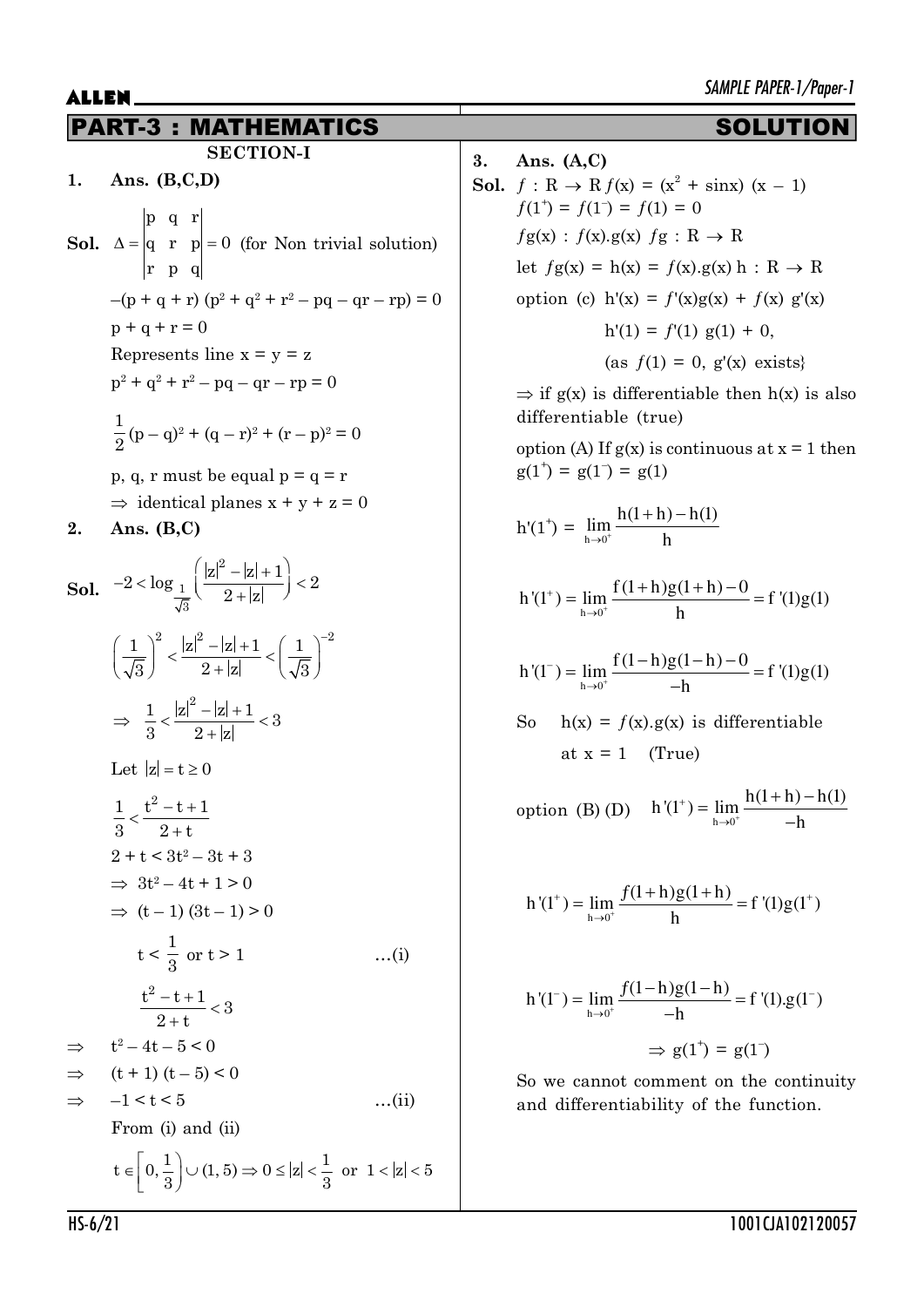### **ALLEN** Ans.  $(A, C, D)$

 $\overline{4}$ .

Sol. if we apply m-n Rule in  $\triangle$  ABE, we get  $(1+1) \cot \theta = 1 \cdot \cot B - 1 \cdot \cot \theta$  $2 \cot\theta = \cot B - \cot\theta$  $3 \cot \theta = \cot B$  $\tan \theta = 3 \tan B$  $\ldots \ldots \ldots (1)$ Similarly, if we apply m-n Rule in  $\Delta$ ACD, we get  $(1+1) \cot (\pi - \theta) = 1 \cdot \cot \theta - 1 \cdot \cot \theta$ .  $\cot C = 3 \cot \theta \Rightarrow \tan \theta = 3 \tan C \dots (2)$ form  $(1)$  and  $(2)$  we can say that  $tan B = tan C$  $B=C$  $\Rightarrow$  $\therefore$  A + B + C =  $\pi$  $\therefore A = \pi - (B + C)$  $=\pi-2B$  $\therefore$  B = C  $\therefore$  tan A = - tan2B

$$
= -\left(\frac{2\tan B}{1-\tan^2 B}\right) = -\frac{\frac{2\tan\theta}{3}}{1-\frac{\tan^2\theta}{9}}
$$
  
tan A =  $\frac{6\tan\theta}{\tan^2\theta - 9}$ 

 $\overline{5}$ . Ans.  $(A,B,D)$ 

 $\Rightarrow$ 

Sol. Characteristics equation for A:

det  $(A - \lambda I_2) = 0$ 

$$
\begin{vmatrix}\n1-\lambda & 2 & 2 \\
2 & 1-\lambda & 2 \\
2 & 2 & 1-\lambda\n\end{vmatrix} = 0
$$

 $\Rightarrow \lambda^3 - 3\lambda^2 - 9\lambda - 5I = 0$ 

Characteristics equation

$$
\Rightarrow A^3 - 3A^2 - 9A - 5I = 0
$$

To determine inverse :  $(A^3 - 3A^2 - 9A - 5I)A^{-1} = 0$  $A^2 - 3A - 9I - 5A^{-1} = 0$  $\Rightarrow$  5A<sup>-1</sup> = A<sup>2</sup> - 3A - 9I  $A^{-1} = \frac{1}{5} [A^2 - 3A - 9I]$  $\begin{bmatrix} 9 & 8 & 8 \end{bmatrix}$  $A^2 = | 8 \ 9 \ 8$  $\begin{array}{|ccc|} 8 & 8 & 9 \end{array}$ 

[For the matrix to be invertible det  $A^2 \neq 0$ ]

$$
\det A^2 \neq 0
$$

 $\Rightarrow$  A<sup>2</sup> is invertible.

### $6.$ Ans.  $(A, C, D)$

**Sol.** (A) Applying 
$$
\int_{a}^{b} f(a+b-x)dx
$$
  
\n
$$
I = \int_{a}^{\pi-a} (\pi-x)f(\sin(\pi-x))dx = \int_{a}^{\pi-a} (\pi-x)f(\sin x)dx
$$
  
\n
$$
= \pi \int_{a}^{\pi-a} f(\sin x)dx - \int_{a}^{\pi-a} xf(\sin x)dx
$$
  
\n
$$
I = \pi \int_{a}^{\pi-a} f(\sin x)dx - I
$$
  
\n
$$
\Rightarrow 2I = \pi \int_{a}^{\pi-a} f(\sin x)dx
$$
  
\n
$$
I = \frac{\pi}{2} \int_{a}^{\pi-a} f(\sin x)dx
$$
  
\n(B) 
$$
\int_{a}^{a} f^{2}(x)dx = 2 \int_{a}^{a} f^{2}(x)dx
$$
 is true only when

- $\int_{-a}$  $\frac{1}{0}$  $f(x)$  is either even or odd.
- $\cos^2 x$  is periodic with fundamental period  $(C)$  $\pi$

$$
\int_{0}^{n\pi} f(\cos^2 x) dx = n \int_{0}^{\pi} f(\cos^2 x) dx
$$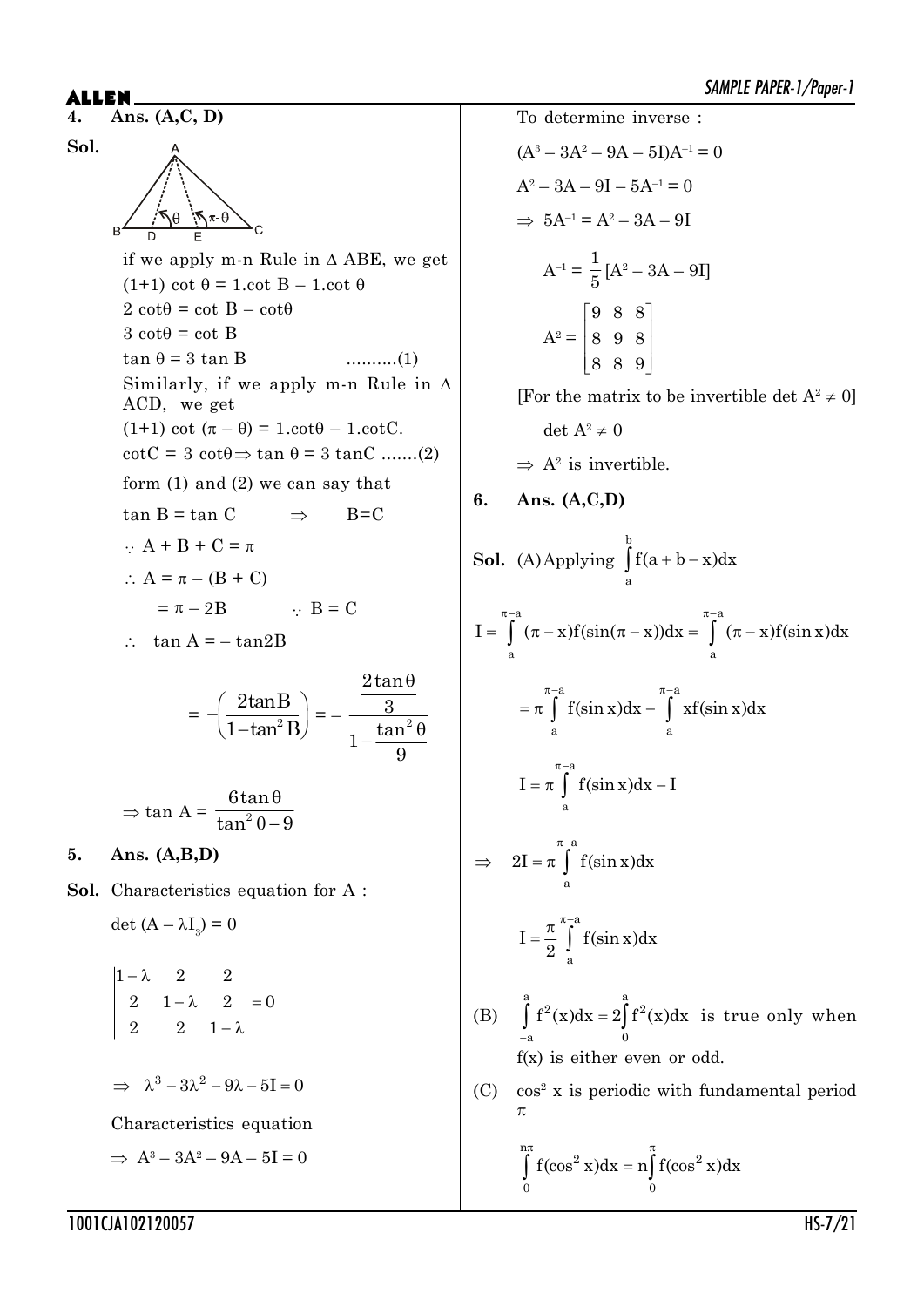$\begin{cases} 0, & x+1 < - \end{cases}$  $1 + (x + 1), -1 \le x + 1 \le$ 

 $f(x+1) = \begin{cases} 1 + (x+1), & -1 \le x+1 \le 0 \\ 1 & 0 \end{cases}$ 

0,  $x + 1 < -1$ 

 $1-(x+1), \quad 0 < x+1 \le$  $\begin{pmatrix} 0, & x+1 \end{pmatrix}$ 

 $1 - (x + 1), \quad 0 < x + 1 \leq 1$ 0,  $x+1>1$ 

SAMPLE PAPER-1/Paper-1 \$//(1 (D) Put  $x + c = t \implies dx = dt$  $x = 0$ ,  $t = c$  $x = b - c$   $t = b$  $b-c$  b b  $\rm{0}$  c c  $f(x + c)dx = \int f(t)dt = \int f(x)dx$  $\overline{a}$  $\int f(x+c)dx = \int f(t)dt =$ **Paragraph for Question 7 and 8 7. Ans.(A) 8. Ans.(C) Sol.**  $f(x) = x^3(x - 2)^2(x - 1)$  $f'(x) = x^3(x - 2)^2 + 2x^3(x - 2)(x - 1) + 3x^2$  $(x - 2)^2(x - 1)$  $= x^2(x - 2)(x^2 - 2x + 2x^2 - 2x + 3x^2 - 9x + 6)$  $= x^2(x - 2) (6x^2 - 13x + 6)$  $f'(x) = x^2(x - 2) (2x - 3) (3x - 2)$  $\Rightarrow$  maxima at  $x=\frac{3}{2}$ 2  $=\frac{3}{2}$  & minima at  $x=\frac{2}{3}$ , 2 3  $\equiv$ 2 i  $x_i^2 = \frac{9}{4}$  $\sum x_i^2 = \frac{9}{4}$  (For maxima)  $f(2) = 0$  $f\left(\frac{2}{5}\right) = \frac{8}{25} \times \frac{16}{5} \times \left(-\frac{1}{5}\right)$  $\left(\frac{2}{3}\right) = \frac{8}{27} \times \frac{16}{9} \times \left(-\frac{1}{3}\right) = -\frac{128}{729}$ 729  $=$   $-$ **9. Ans. (C) 10. Ans. (B) Sol.** Given function  $f(x)$  can be rewritten as,  $f(x) =$  $0, \quad x < -1$  $1 + x$ ,  $-1 \le x \le 0$  $1-x$ ,  $0 < x \leq 1$ 0,  $x > 1$  $\begin{bmatrix} 0, & x < -1 \end{bmatrix}$  $\begin{cases} 1 + x, & -1 \le x \le 0 \\ 1, & -1 \le x \le 1 \end{cases}$  $1-x, \quad 0 < x \le$  $\begin{pmatrix} 0, & x \end{pmatrix}$  $\Rightarrow$  $\begin{cases} 0, & x-1 < - \end{cases}$  $(-1) = \begin{cases} 1 + (x - 1), & -1 \le x - 1 \le x - 1 \le x - 1 \le x - 1 \le x - 1 \le x - 1 \le x - 1 \le x - 1 \le x - 1 \le x - 1 \le x - 1 \le x - 1 \le x - 1 \le x - 1 \le x - 1 \le x - 1 \le x - 1 \le x - 1 \le x - 1 \le x - 1 \le x - 1 \le x - 1 \le x - 1 \le x - 1 \le x - 1 \le x - 1 \le x - 1 \le x - 1 \le x - 1 \le x - 1 \le x - 1 \le x - 1 \le x - 1 \$  $1-(x-1), \quad 0 < x-1 \le$  $\begin{cases} 0, & x-1>1 \end{cases}$ 0,  $x - 1 < -1$  $f(x-1) = \begin{cases} 1 + (x-1), & -1 \le x-1 \le 0 \\ 1 & 0 \end{cases}$  $1 - (x - 1), \quad 0 < x - 1 \leq 1$ 0,  $x - 1 > 1$ 

 $0, \quad x < 0$ 

 $\begin{bmatrix} 0, & x \end{bmatrix}$  $\begin{cases} x, & 0 \leq x \leq 1 \end{cases}$ 

 $2-x$ ,  $1 < x \leq 2$ 0,  $x > 2$ 

 $2-x, 1 < x \le$  $\begin{pmatrix} 0, & x \end{pmatrix}$ 

 $f(x-1) = \begin{cases} x, & 0 \le x \le 1 \\ 0, & x > 1 \end{cases}$ 

 $-1) = \{$ 

or 
$$
f(x+1) = \begin{cases} 0, & x < -2 \\ 2+x, & -2 \le x < -1 \\ -x, & -1 < x \le 0 \\ 0, & x > 0 \end{cases}
$$
  
\nNow,  $g(x) = f(x-1) + f(x+1)$   
\n
$$
= \begin{cases} 0, & x < -2 \\ 2+x, & -2 < x \le -1 \\ -x, & -1 < x \le 0 \\ x, & 0 < x \le 1 \end{cases}
$$
\n
$$
= \begin{cases} 0, & x < -2 \\ 2+x, & -2 < x \le -1 \\ -x, & -1 < x \le 0 \\ x, & 0 < x \le 1 \end{cases}
$$
\nIt is easy to check that  $g(x)$  is continuous for all  $x \in \mathbb{R}$  and non-differentiable at  $x = -2, -1, 0, 1, 2$   
\n**SECTION-II**  
\n**Ans. (27.00)**  
\n**Sol.**: Let O, A( $\vec{a}$ ), B( $\vec{b}$ ), C( $\vec{c}$ ) be the vertices of given tetrahedron  
\n
$$
V = \frac{1}{6} [\vec{a} \vec{b} \vec{c}]
$$

Also

 $+1) = \{$ 

The centroid are  $\frac{\vec{a} + \vec{b}}{2}$ ,  $\frac{\vec{b} + \vec{c}}{2}$ ,  $\frac{\vec{c} + \vec{a}}{2}$ ,  $\frac{\vec{a} + \vec{b} + \vec{c}}{2}$ 333 3  $\vec{a} + \vec{b}$   $\vec{b} + \vec{c}$   $\vec{c} + \vec{a}$   $\vec{a} + \vec{b} + \vec{c}$ 

$$
V' = \frac{1}{6} \left[ \frac{\vec{c} - \vec{a}}{3} \frac{\vec{c} - \vec{b}}{3} \frac{\vec{c}}{3} \right] = \frac{1}{6 \times 27} [\vec{a} \ \vec{b} \ \vec{c}] = \frac{1}{27} V
$$
  
 
$$
\therefore \qquad k = 27
$$

**2. Ans. (6.82 or 6.83)**

**Sol.:**  $\because$  **Equation of circle**  $(x - 2)^2 + (y + 2)^2 + \lambda(x + y) = 0$  ...(i) ' Centre lies on the x-axis  $\therefore$   $\lambda = -4$  put in (i)  $\therefore$  equation of circle is  $x^2 + y^2 - 8x + 8 = 0$  $(\alpha, \beta)$  lies on it  $\Rightarrow$   $\beta^2 = -\alpha^2 + 8\alpha - 8 \ge 0$  $\therefore$  greatest value of ' $\alpha$ ' is  $4 + 2\sqrt{2}$ .

or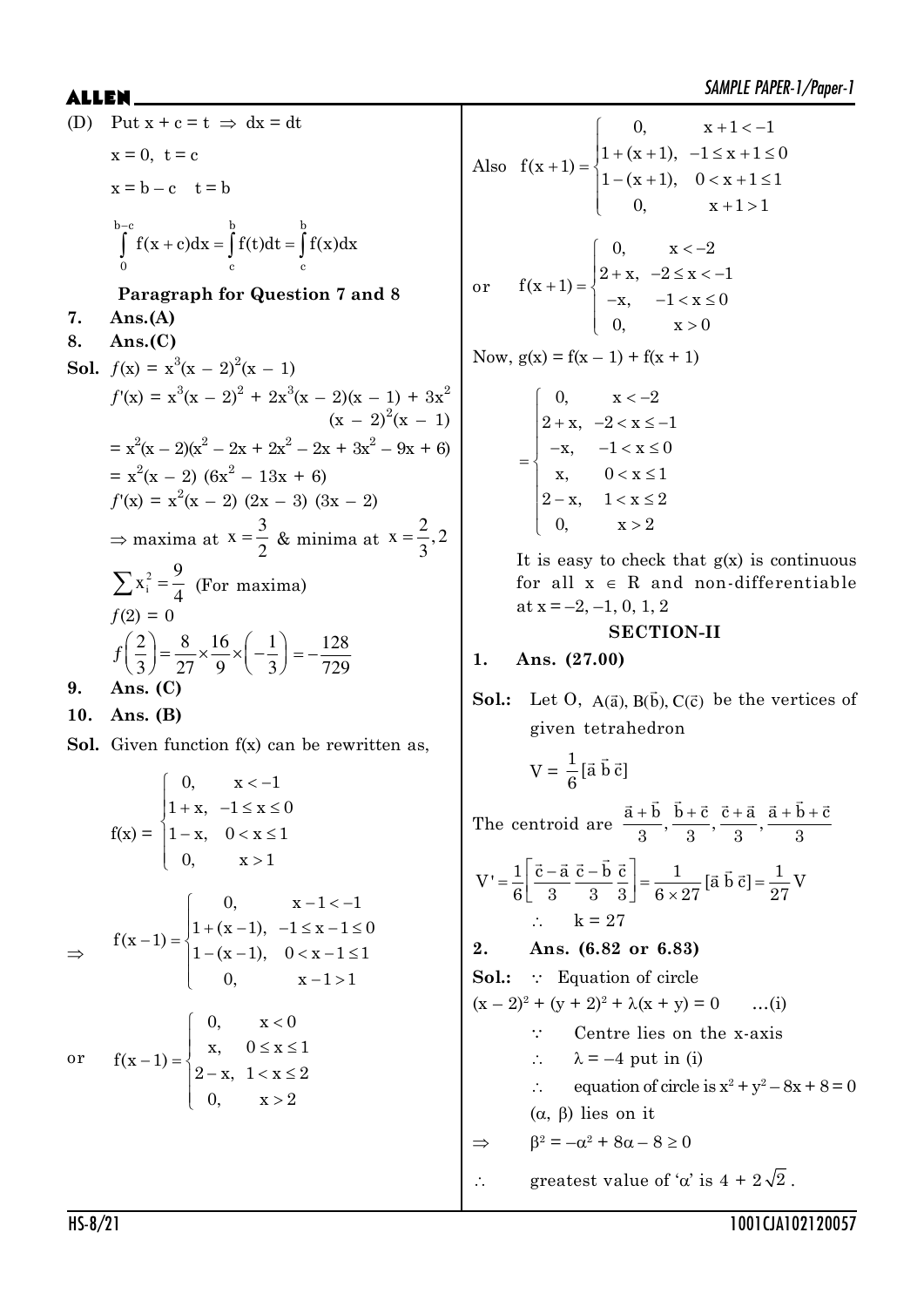### **ALLEM**

 $\boldsymbol{Q}$ 

3. Ans. (8.00)  
\nSol. 
$$
\frac{3^{y_1} + 3^{y_2} + 3^{y_3}}{3} \ge \left[3^{(y_1 + y_2 + y_3)}\right]^{\frac{1}{3}}
$$
\n
$$
\Rightarrow 3^{y_1} + 3^{y_2} + 3^{y_3} \ge 3^4
$$
\n
$$
\Rightarrow \log_3(3^{y_1} + 3^{y_2} + 3^{y_3}) \ge 4
$$
\n
$$
\Rightarrow m = 4
$$
\nAlso, 
$$
\frac{x_1 + x_2 + x_3}{3} \ge \sqrt[3]{x_1x_2x_3}
$$
\n
$$
\Rightarrow x_1x_2x_3 \le 27
$$
\n
$$
\Rightarrow \log_3 x_1 + \log_3 x_2 + \log_3 x_3 \le 3
$$
\n
$$
\Rightarrow M = 3
$$
\nThus, 
$$
\log_2(m^3) + \log_3(M^2) = 6 + 2
$$
\n
$$
= 8
$$

 $\boldsymbol{4}$ . Ans. (7.00) Sol.:



Required probability =  $\frac{\frac{1}{2} \times \frac{3}{7}}{\frac{1}{2} \times \frac{3}{7} + \frac{1}{2} \times \frac{1}{4}}$ 

$$
= \frac{12}{19} = \frac{p}{q}
$$
  
\n
$$
\therefore \quad q - p = 7
$$

5. Ans. 
$$
(80.00)
$$

**Sol.:**  $\vec{a}_1 = (a, b), \ \vec{a}_2 = (a - 2, b - \sqrt{5}), \ \vec{a}_3 = (a + 2, b - \sqrt{5})$ Area of  $\Delta,$  whose vertices are  $\vec{a}_1, \vec{a}_2$  and  $\vec{a}_3$ , is

 $\Delta = \frac{1}{2} \begin{vmatrix} 1 & a & b \\ 1 & a-2 & b-\sqrt{5} \\ 1 & a+2 & b-\sqrt{5} \end{vmatrix}$ 

$$
\Rightarrow \Delta^2 = \frac{1}{4} \begin{vmatrix} 1 & a & b \\ 1 & a-2 & b-\sqrt{5} \\ 1 & a+2 & b-\sqrt{5} \end{vmatrix} \begin{vmatrix} 1 & a & b \\ 1 & a-2 & b-\sqrt{5} \\ 1 & a+2 & b-\sqrt{5} \end{vmatrix} \text{ and}
$$
  
\n
$$
|\vec{a}_1 - \vec{a}_2| = 3, |\vec{a}_1 - \vec{a}_3| = 3, |\vec{a}_2 - \vec{a}_3| = 4
$$
  
\n
$$
\Rightarrow \Delta = \sqrt{5 \times 2 \times 2 \times 1} = 2\sqrt{5}
$$
  
\n
$$
(2\sqrt{5})^2 = \frac{1}{4} \begin{vmatrix} 1 + \vec{a}_1 \cdot \vec{a}_1 & 1 + \vec{a}_1 \cdot \vec{a}_2 & 1 + \vec{a}_1 \cdot \vec{a}_3 \\ 1 + \vec{a}_2 \cdot \vec{a}_1 & 1 + \vec{a}_2 \cdot \vec{a}_2 & 1 + \vec{a}_2 \cdot \vec{a}_3 \\ 1 + \vec{a}_3 \cdot \vec{a}_1 & 1 + \vec{a}_3 \cdot \vec{a}_2 & 1 + \vec{a}_3 \cdot \vec{a}_3 \end{vmatrix}
$$
  
\n
$$
\therefore \text{ Required answer } = 4 \times 5 \times 4 = 80
$$
  
\n**6.** Ans. (2.00)  
\n**Sol:** AB - BP = 2I, B = adj (B)  
\nLet B =  $\begin{bmatrix} a & b \\ c & d \end{bmatrix}$ ,  
\n
$$
\therefore \begin{bmatrix} a & b \\ c & d \end{bmatrix} = \begin{bmatrix} d & -b \\ -c & a \end{bmatrix}
$$
  
\n
$$
\therefore \begin{bmatrix} a & b \\ c & d \end{bmatrix} = aI
$$
  
\n
$$
aA - aP = 2I
$$
  
\n
$$
aA = aP + 2I
$$
  
\nLet P =  $\begin{bmatrix} \alpha & \beta \\ \gamma & \delta \end{bmatrix}$  where  $\alpha\delta - \beta\gamma = 3$   
\n
$$
\therefore aA = \begin{bmatrix} a\alpha + 2 & a\beta \\ a\gamma & a\delta + 2 \end{bmatrix}
$$
  
\n

 $\Rightarrow$ 

 $\ddot{\cdot}$ 6.

1001CJA102120057